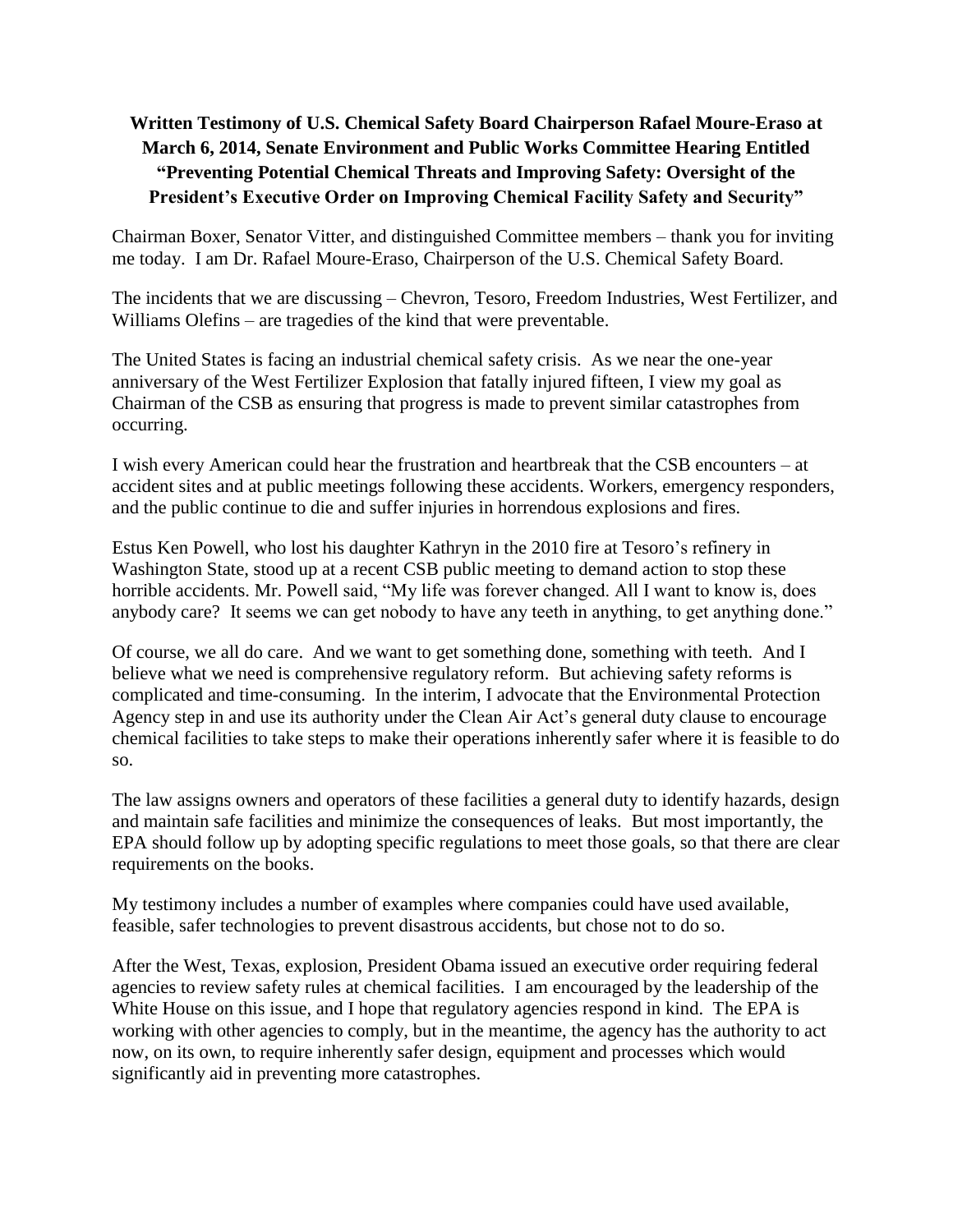#### **Refinery Safety**

In a draft report released to the public on December 16, 2013, the CSB proposed recommendations for substantial changes to the way refineries are regulated in California. Entitled "Regulatory Report: Chevron Richmond Refinery Pipe Rupture and Fire," the CSB draft calls on California to replace the current patchwork of largely reactive and activity-based regulations with a more rigorous, performance-based regulatory regime – similar to those successfully adopted in the aerospace and nuclear sectors in the U.S. and overseas throughout the European Union including countries such as the United Kingdom, Norway, and Australia – known as the "safety case" system.

The draft report is the second part of three in the CSB's investigation of the August 2012 process fire in the crude unit at the Chevron refinery in Richmond, California. That fire endangered 19 workers and sent more than 15,000 residents to the hospital for medical attention.

In response to the incident, the State of California established an Interagency Working Group on Refinery Safety, an initiative undertaken by Governor Jerry Brown.

I would like to take this opportunity to heartily applaud the findings and recommendations contained in the working group's final report entitled "Improving Public and Worker Safety at Oil Refineries."

This report is an important milestone for improving refinery safety across the State of California and effectively addressing many of the CSB's safety recommendations contained in our Chevron refinery accident report released in April 2013.

The working group's final report includes a number of strong recommendations which are in alignment with the CSB's recommendations: that refineries should implement inherently safer systems to the greatest extent feasible; use formal techniques to evaluate the effectiveness of process safeguards to drive risk to as low as reasonably practicable (ALARP); and perform damage mechanism hazard reviews to ensure corrosion hazards are accurately identified before accidents occur.

Furthermore, the Working Group report recommends requiring companies to complete root cause analyses after significant accidents or releases, to explicitly account for human factors and organizational changes, and to perform periodic safety culture assessments.

Finally, the report indicates California will continue to pursue broader regulatory reforms, including the "safety case" system.

California is also in the process of tripling its force of specialized refinery safety inspectors, an initiative that is essential for the success of any regulatory system. We have made similar recommendations to federal OSHA, but they have taken only small steps.

On January 30, 2014, the CSB released a draft final report on the April 2010 fatal explosion and fire at the Tesoro refinery in Anacortes, Washington. The report found that the incident was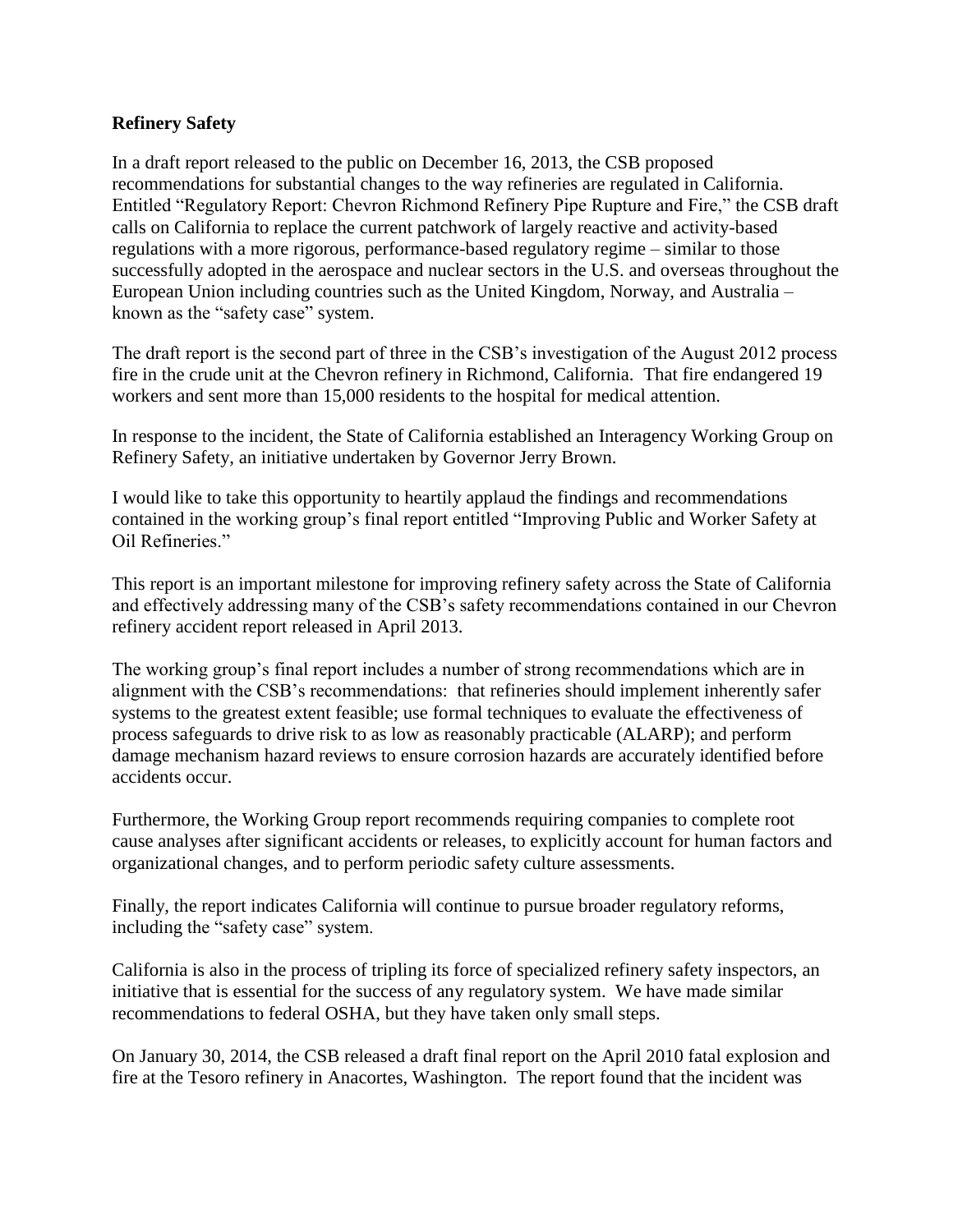caused within a heat exchanger, by a damage mechanism known as "high temperature hydrogen attack" or HTHA, which severely cracked and weakened carbon steel tubing leading to a rupture.

The draft report proposes far-reaching recommendations to the federal Environmental Protection Agency, the Governor, and State Legislature of the State of Washington to more rigorously protect workers and communities from potentially catastrophic chemical releases.

The accident at Tesoro could have been prevented had the company applied inherent safety principles and used HTHA-resistant materials to prevent the heat exchanger from cracking. This accident is very similar to the one that occurred at the Chevron refinery where corroded piping failed catastrophically. The company was made aware of the corrosion, but didn't take the necessary steps to replace piping with inherently safer, corrosion-resistant materials. As a result, 19 refinery workers lives were endangered and more than 15,000 California residents sought medical attention at hospitals.

Companies must do a better job of preventing refinery accidents, which occur all too frequently.

At both Tesoro and Chevron, warning signs were ignored over many years, and opportunities to prevent accidents by implementing inherently safer designs were missed.

Our investigations have concluded that fundamental changes are needed. Our board tracked 125 significant refinery incidents in 2012 alone.

Chemical Safety Board investigations show state and federal regulators are not able to ensure safety at refineries. They are under-resourced, outgunned by a powerful industry that seeks to blunt and sometimes even roll back the already inadequate regulatory system in the U.S.

## **Freedom Industries**

I will now discuss the CSB's activities in Charleston, West Virginia – specifically in relation to the release of hazardous chemicals into the water supply of about 300,000 residents in nine counties.

First, I think it is important to discuss the history that the CSB has had investigating accidents in West Virginia's Kanawha Valley, a center of the state's chemical enterprise. This is our third deployment to a major chemical incident in the valley. In 2008 two workers were fatally injured at the Bayer CropScience chemical plant in Institute, West Virginia, when a waste tank containing the highly toxic pesticide methomyl violently exploded. Then in 2010, three incidents occurred in a thirty-three hour period at the DuPont facility in Belle. There was a release of highly toxic phosgene, which exposed a veteran operator and resulted in his death less than one day later.

Following the CSB's investigation into the Bayer and DuPont incidents the board recommended that the county, working with the state, establish a hazardous chemical release prevention program to enhance safety and optimize emergency response. The CSB recommended that the health department establish an industrial safety authority, paid for using fees assessed on the companies processing or handling potentially dangerous chemicals. As an example, we cited the program in California's Contra Costa County, which has an equally dense industrial/chemical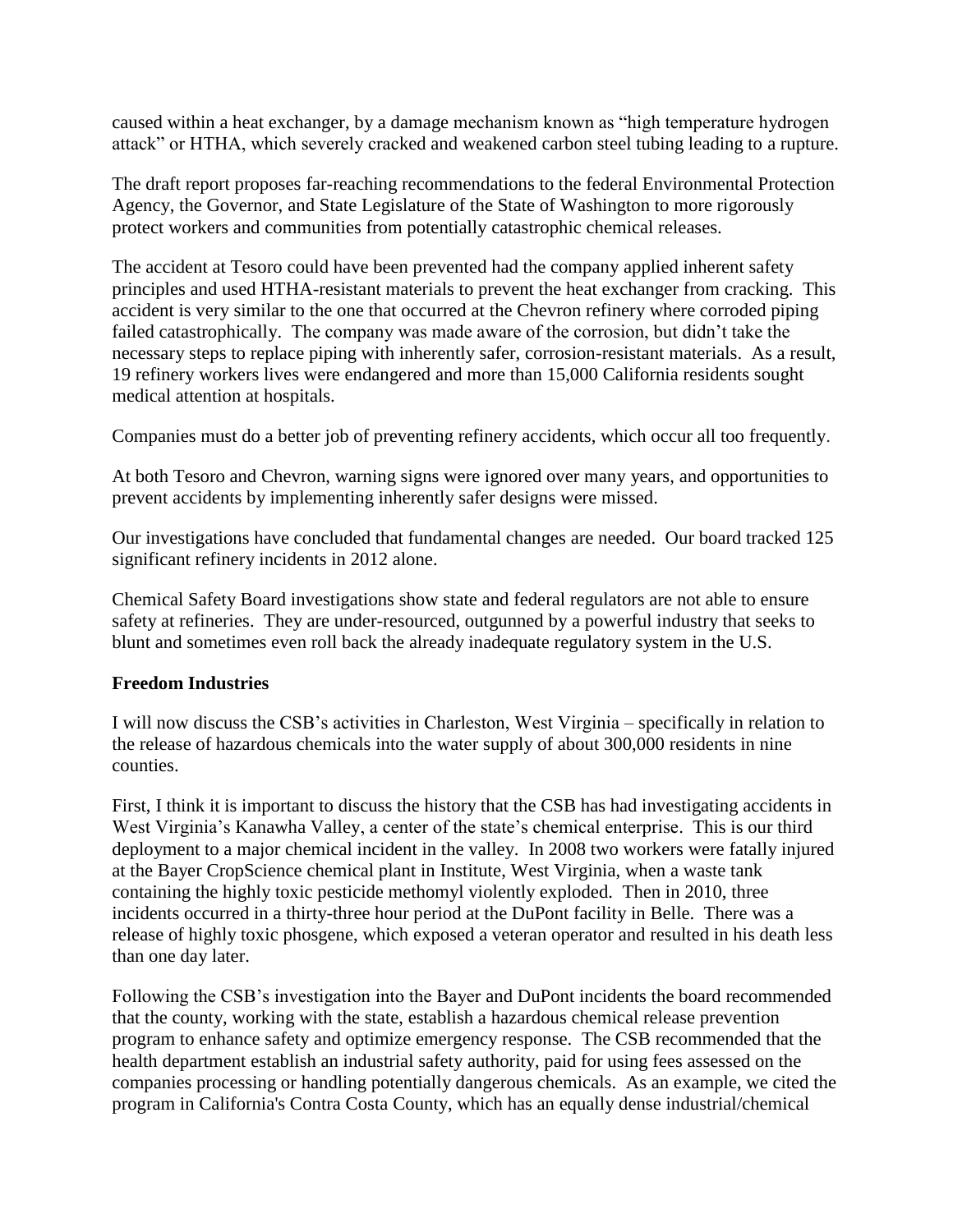base. Although this was not immediately adopted in West Virginia, the legislature there is now considering this approach in the wake of the Freedom Industries incident.

The CSB's previous recommendations in West Virginia were aimed at empowering a government agency to determine just what posed a high hazard. Perhaps qualified inspectors would have considered pre-World War II vintage chemical storage tanks, located just one and one-half miles upstream from the intake of a public drinking water treatment plant, to be potentially "highly hazardous" and worthy of a closer look.

All of us here today are all too aware of the recent events that occurred at Freedom Industries. On January 9, 2014, a 46,000-gallon steel tank experienced a leak of up to 10,000 gallons of crude 4- methylcyclohexane methanol (MCHM) with an estimated 5.6% PPH, a poly glycol ether. A significant amount of the chemical was released into the Elk River, a tributary to the Kanawha River.

The CSB's preliminary research indicates that there is a gap in the regulatory framework covering aboveground chemical storage tanks.

In October of 2013, at the request of the company, Tank Engineering and Management Consultants performed a review of the tank terminals located in Charleston and Nitro. The evaluation was conducted and approved by an API-653 and 570 certified inspector, who also was credentialed as a National Association of Corrosion Engineers (NACE) Certified Corrosion Technologist. The review notes that the substances stored in tank 396 are considered "non hazardous" by the Environmental Protection Agency and are therefore not regulated by the federal Spill Prevention Control and Counter Measure Program, or SPCC rule. The review further notes that the tanks have "been maintained to some structural adequacy but not necessarily in full compliance with API-653 or EPA standards." API-653 is considered the prevailing voluntary good practice for aboveground storage tank (AST) inspection, repair, alteration and repair, and was developed to establish a uniform national program that assists state and local governments in AST regulations.

API 653 covers basically every age related damage mechanism known, including but not limited to corrosion, brittle fracture and improper fabrication.

While EPA's SPCC rule outlines requirements for prevention and preparedness of oil discharges such regulations do not apply to tanks containing "non hazardous substances" like those found at Freedom Industries. Under existing state and federal laws these tanks, including tank 396, were not regulated by the state or federal government.

Moving forward the CSB will closely examine tank 396. We plan to complete a thorough internal inspection of the tank to determine the tank's condition and wall thickness at the time of the incident. We will also examine tank design, materials of construction, inspection practices, state and federal oversight of similar tanks as well as existing industry best practices. The tanks in use at Freedom Industries were over one-half century old. Considering the best way to improve the safety of tanks at facilities that have similar tanks in use is an important issue that needs to be addressed.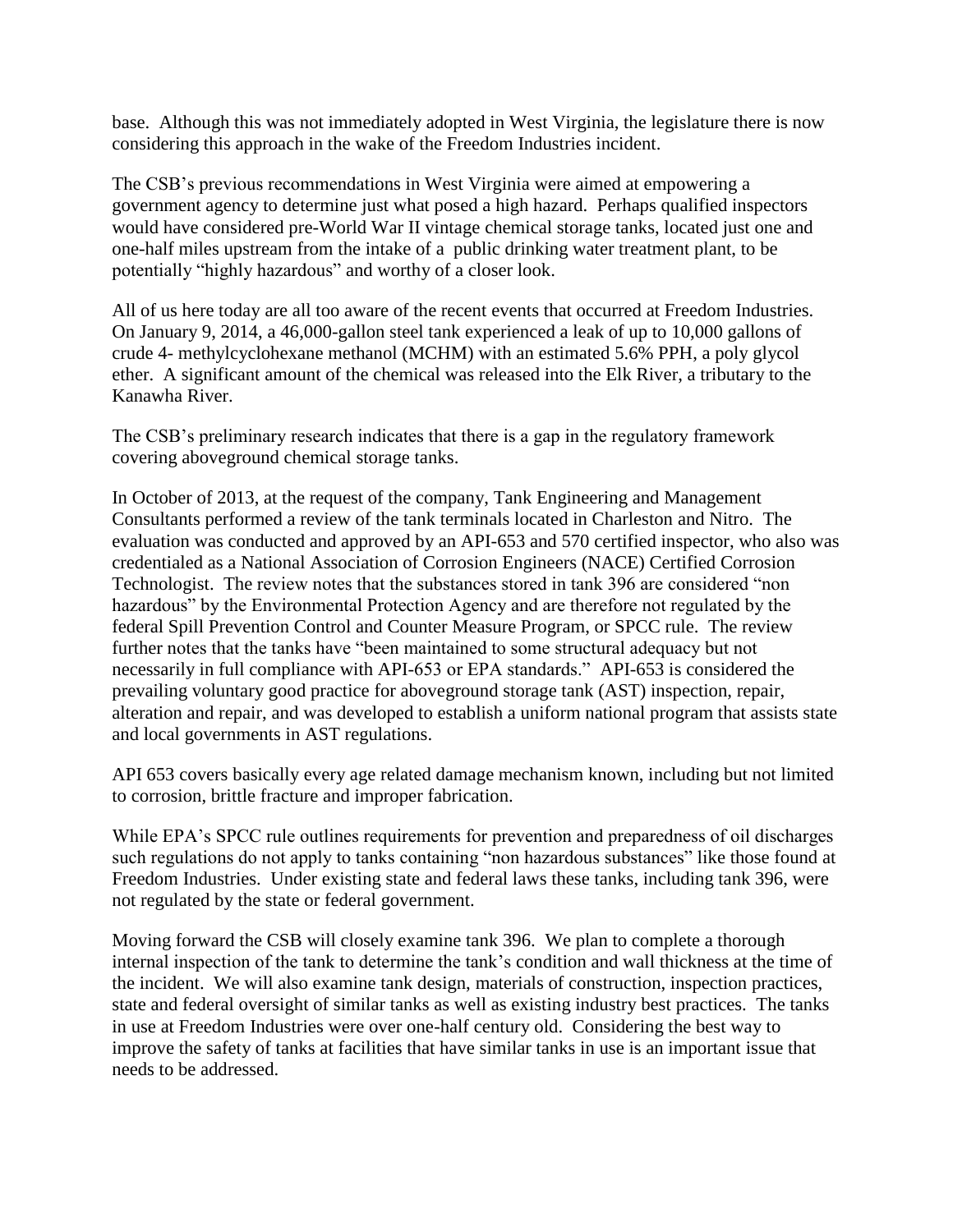In addition to looking at the causes of the tank failure itself, the CSB team will also examine the response to the leak once it was discovered. We are particularly interested in the adequacy of information on MCHM and PPH hazards since the manufacturer's material safety data sheet repeatedly says "no data available" for numerous toxicological properties, especially chronic toxicity.

Having information readily available for the public is an issue we will be further examining in regard to ongoing reform of the Toxic Substances Control Act.

Emergency responders, local officials, regulators and public utilities must be provided the proper information in order to protect the community from potential risks, and more than providing information, there needs to be an obligation to require preventative measures.

I would like to also take this opportunity to strongly commend Senator Manchin, Senator Rockefeller and Senator Boxer for promptly introducing legislation aimed at safeguarding water supplies from chemical leaks. Modern standards are strongly needed in this area. I encourage any effort, any legislative reform to follow the basic framework of accident prevention, known as the hierarchy of controls – which is an effectiveness ranking of techniques used to control hazards and the risk they represent. The further up the hierarchy, the more effective the risk reduction achieved. In brief, the most effective accident prevention measures typically involve what is called inherent safety. I realize this is a term that has drawn some controversy, but it is really just a well-established industry- developed concept that focuses on prioritizing the elimination of a hazard, or minimizing it. And, it looks to inherently safer chemical processing and equipment design. For chemical storage tanks like this, the first question that should always be asked is, do they need to be near the water supply for some reason? Unfortunately in the case of Freedom Industries, the answer would have been "no." The facility was simply a truck terminal, and its position alongside the Elk River just upstream of the water intake had tragic consequences. The facility just did not need to be where it was. And although relocating it would have had some costs, those pale beside the costs that hundreds of thousands of West Virginia residents and businesses are now paying for this disaster.

Another form of inherent safety, or safety in design, is using corrosion-resistant materials for tank construction. That is something we will need to explore further, as we determine the failure mode for this particular tank.

Moving down the hierarchy are engineering solutions that don't eliminate the risk of an accident but make it far less likely. These may include double-walled tank designs, leak detection systems, and secondary containment structures like dikes and liners. A large segment of the industry has moved in this direction over the many decades since the Freedom Industries tanks were constructed.

Finally near the bottom of the hierarchy are measures such as inspections for corrosion or other potential failure mechanisms. Now, inspections are absolutely essential in any sort of hazardous process operation or storage site. But I would caution that, according to the hierarchy of controls, they are among the least effective of safeguards. Hazards can be missed in inspections – we see that frequently at the CSB. The effectiveness of inspections totally depends on the skill and thoroughness of the inspector. And of course, there can be significant time intervals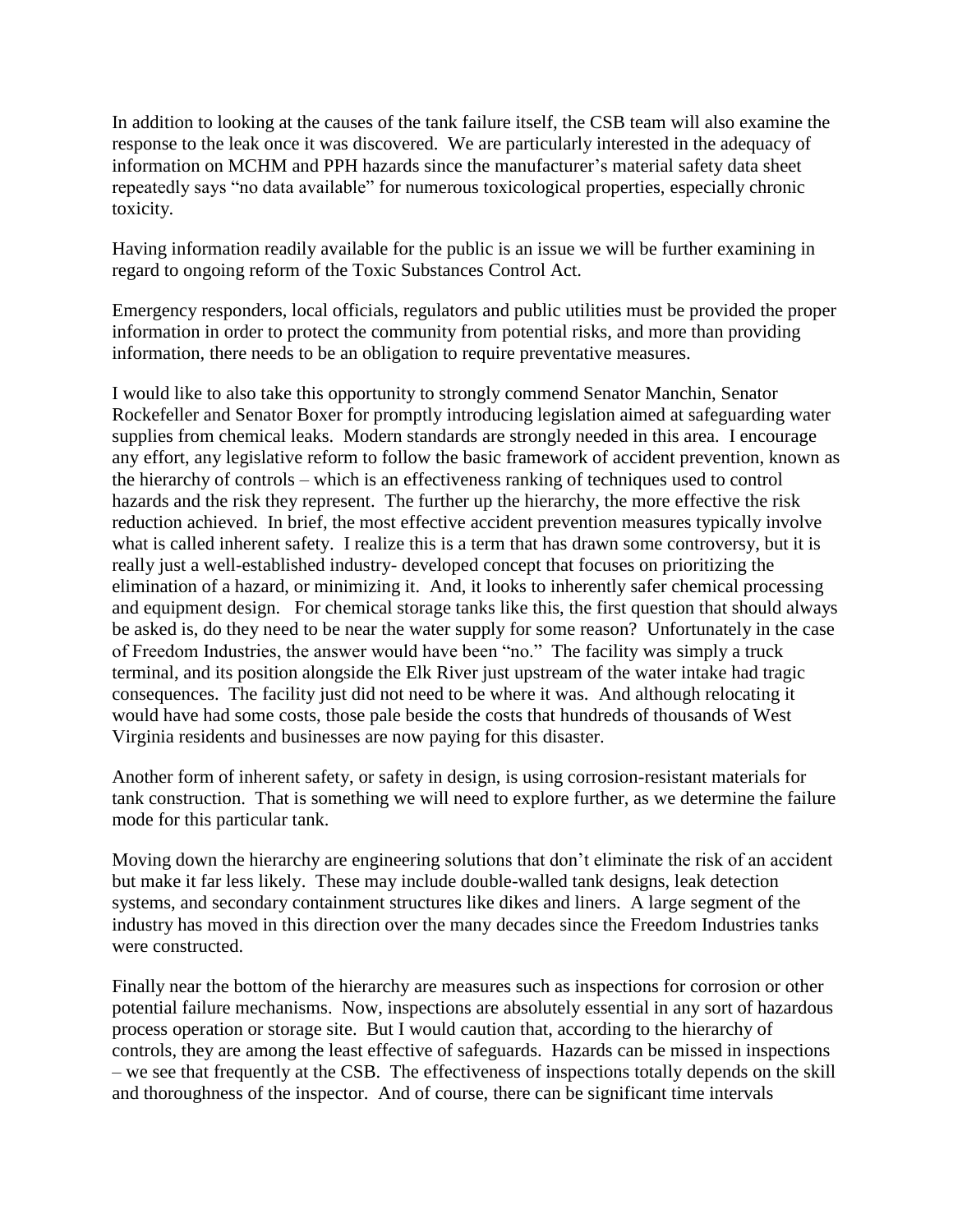between inspections, and bad things can happen during those periods. So inspections are essential, but they are not a complete solution by any means. What is needed – and what I hope this legislation leads to  $-\overline{\ }$  is a holistic approach to preventing these incidents.

## **West Fertilizer**

The CSB has determined that ammonium nitrate fertilizer storage falls under a patchwork of U.S. safety standards and guidance – a patchwork that has many large holes.

These holes include: the use of combustible wooden buildings and wooden storage bins, sprinklers are generally not required, and no federal, state, or local rules restrict the storage of large amounts of ammonium nitrate near homes, schools and hospitals.

A joint chemical advisory issued in August of 2013 by OSHA, EPA and ATF entitled Safe Storage, Handling, and Management of Ammonium Nitrate is an excellent step forward in addressing the hazards associated with the storage of AN, but the current regulatory coverage is still in need of reform.

Fire codes have some useful provisions for ammonium nitrate. But they need significant revision to strengthen the storage requirements for AN. Even if they were revised, we note that Texas and most of its counties have no fire code. So at West, these fire code provisions were strictly voluntary, and West Fertilizer had not volunteered. Almost a year later Texas and its rural counties have not adopted a fire code.

OSHA has some similar provisions for ammonium nitrate fertilizer in its Explosives standard, 1910.109. However, OSHA has not focused extensively on ammonium nitrate storage and hadn't inspected West since 1985. It appears that few if any retail fertilizer operations have ever been cited under this standard, and its provisions for fire protection are less rigorous than those followed overseas for AN.

Other nations have gone much further than the U.S. on ammonium nitrate safety. The UK recommends dedicated, noncombustible storage buildings and noncombustible bins. The U.S. manufacturer, CF Industries, recommends the same and urges sprinklers as well.

But the fertilizer industry tells us that U.S. sites commonly store ammonium nitrate in wooden buildings and bins – even near homes, schools, or other vulnerable facilities. This situation must be addressed.

Preventing the risk of fire essentially eliminates the potential for an explosion as we saw in West, by removing one of the preconditions for detonation.

Facilities like West fall outside existing federal process safety standards, which were developed in the 1990's and are list-based.

Ammonium nitrate would likely have been included, if the EPA had adopted our 2002 recommendation to cover reactive chemicals under its Risk Management Program.

#### **Williams Olefins**